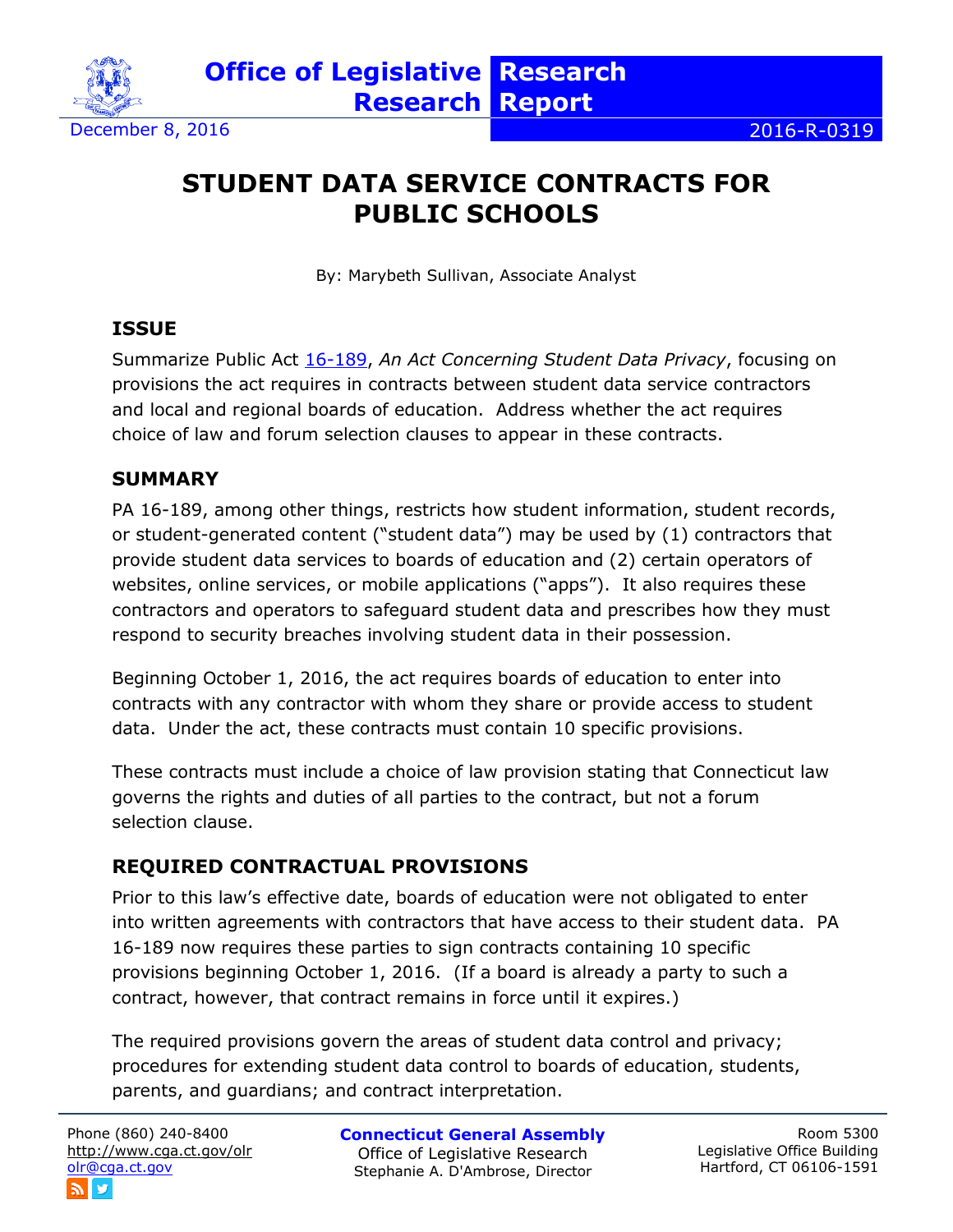## *Data Control*

The contract must state the following regarding contractor control over student data:

- 1. student records, student information, and student-generated content are not the property of, or under the control of, a contractor;
- 2. the contractor will not use student information, student records, and studentgenerated content for any purposes except those the contract authorizes; and
- 3. the contractor will not retain or have available student information, student records, or student-generated content after completing the contracted services unless a student, parent, or guardian chooses to establish or maintain an electronic account with the contractor to store studentgenerated content.

## *Data Privacy*

Additionally, the contract must include these provisions regarding the contractor's efforts to protect student data privacy:

- 1. the contractor must take actions designed to ensure security and confidentiality of student information, student records, and studentgenerated content and
- 2. the contractor and the board of education must ensure compliance with the federal Family Educational Rights and Privacy Act of 1974 (FERPA).

## *Procedures to Extend Control*

The contract must also include the following provisions that extend control over the data to boards of education, students, and their parents and guardians:

- 1. a description of how the board may request deletion of student information, student records, or student-generated content in the contractor's possession;
- 2. procedures for a student, parent, or guardian to (a) review personally identifiable information in student information, student records, and studentgenerated content and (b) correct erroneous information, if any, in the record; and
- 3. procedures that a contractor will follow to notify the board when there has been an unauthorized release, disclosure, or acquisition of student information, student records, or student-generated content.